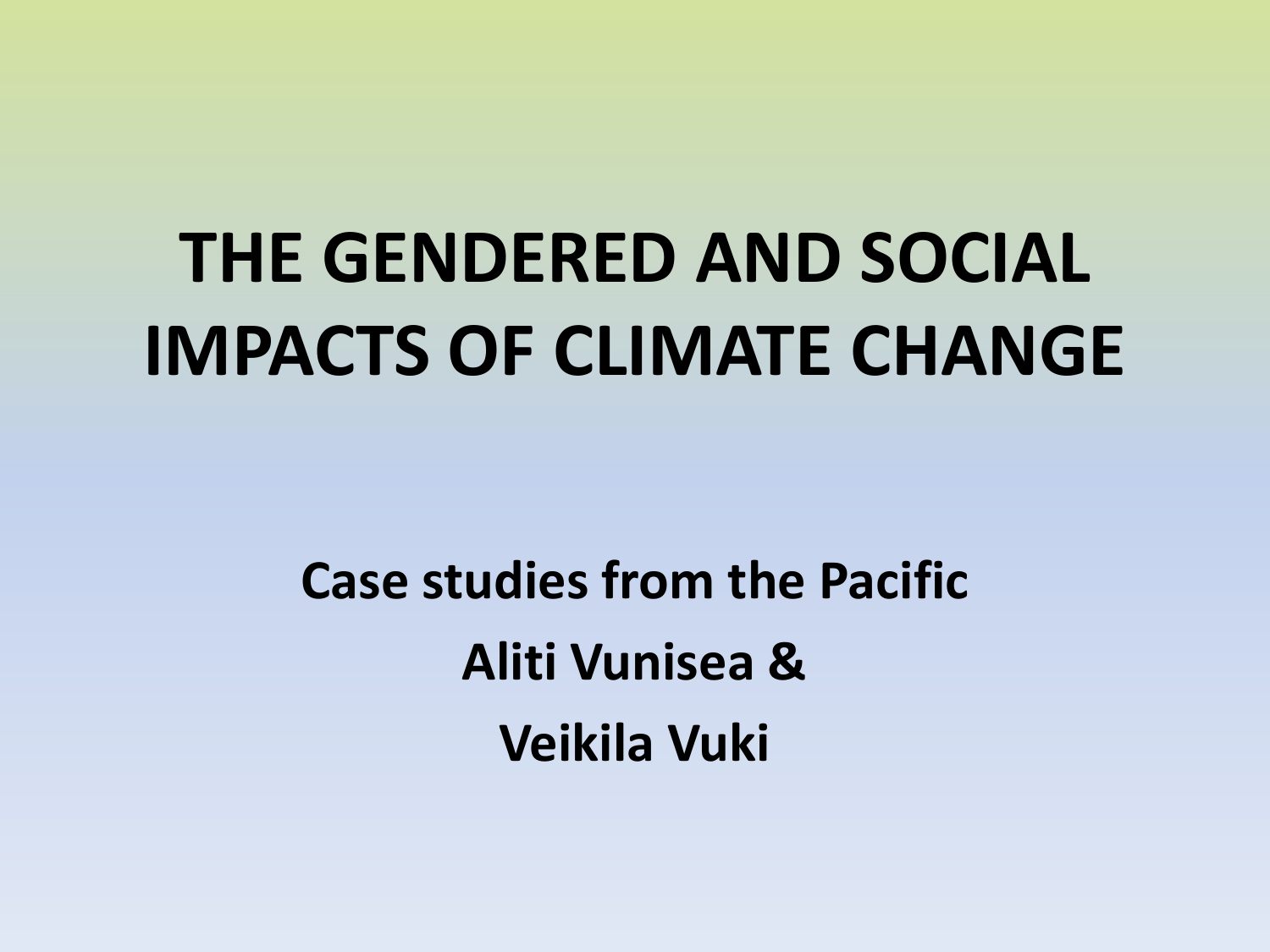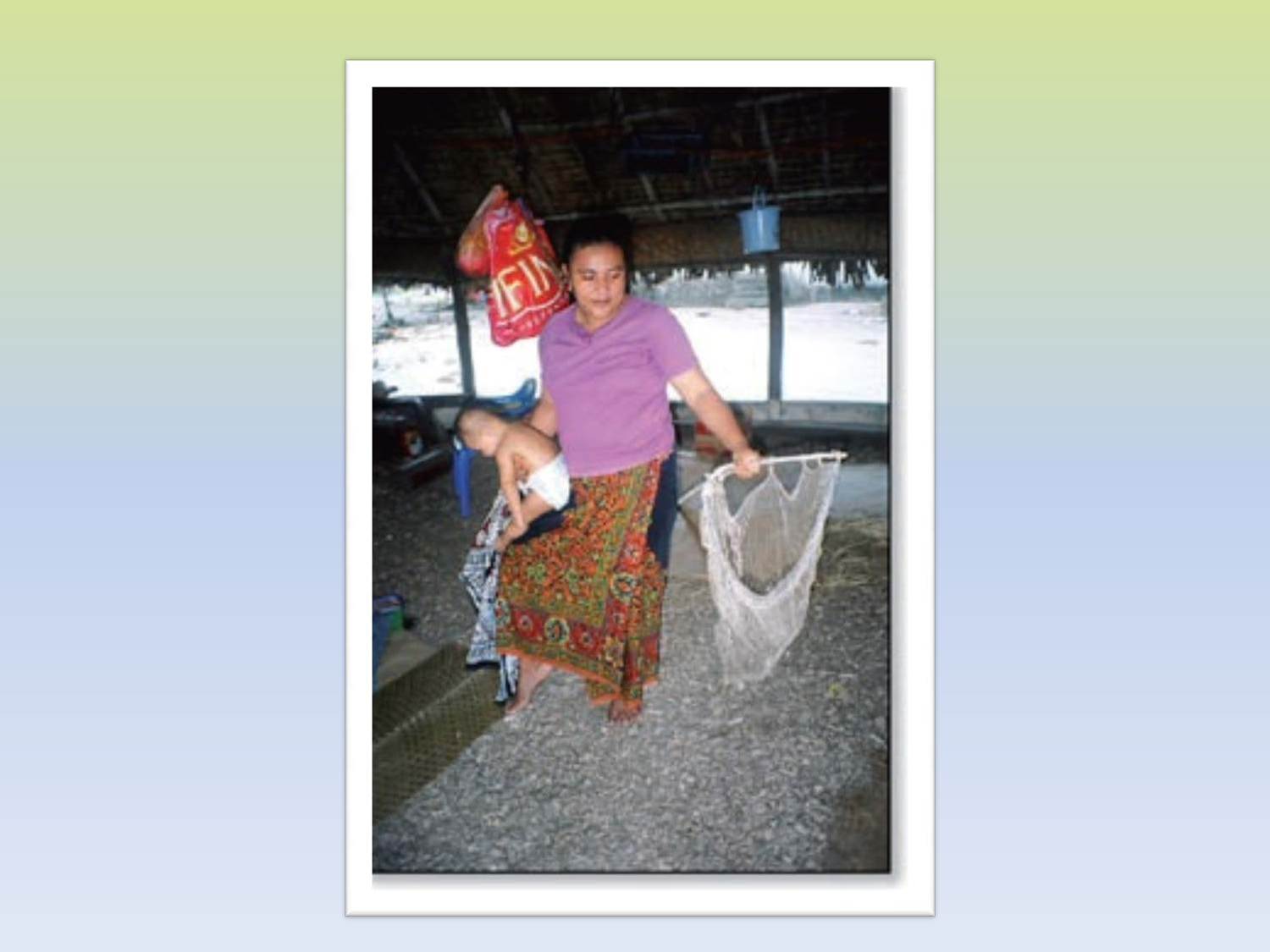

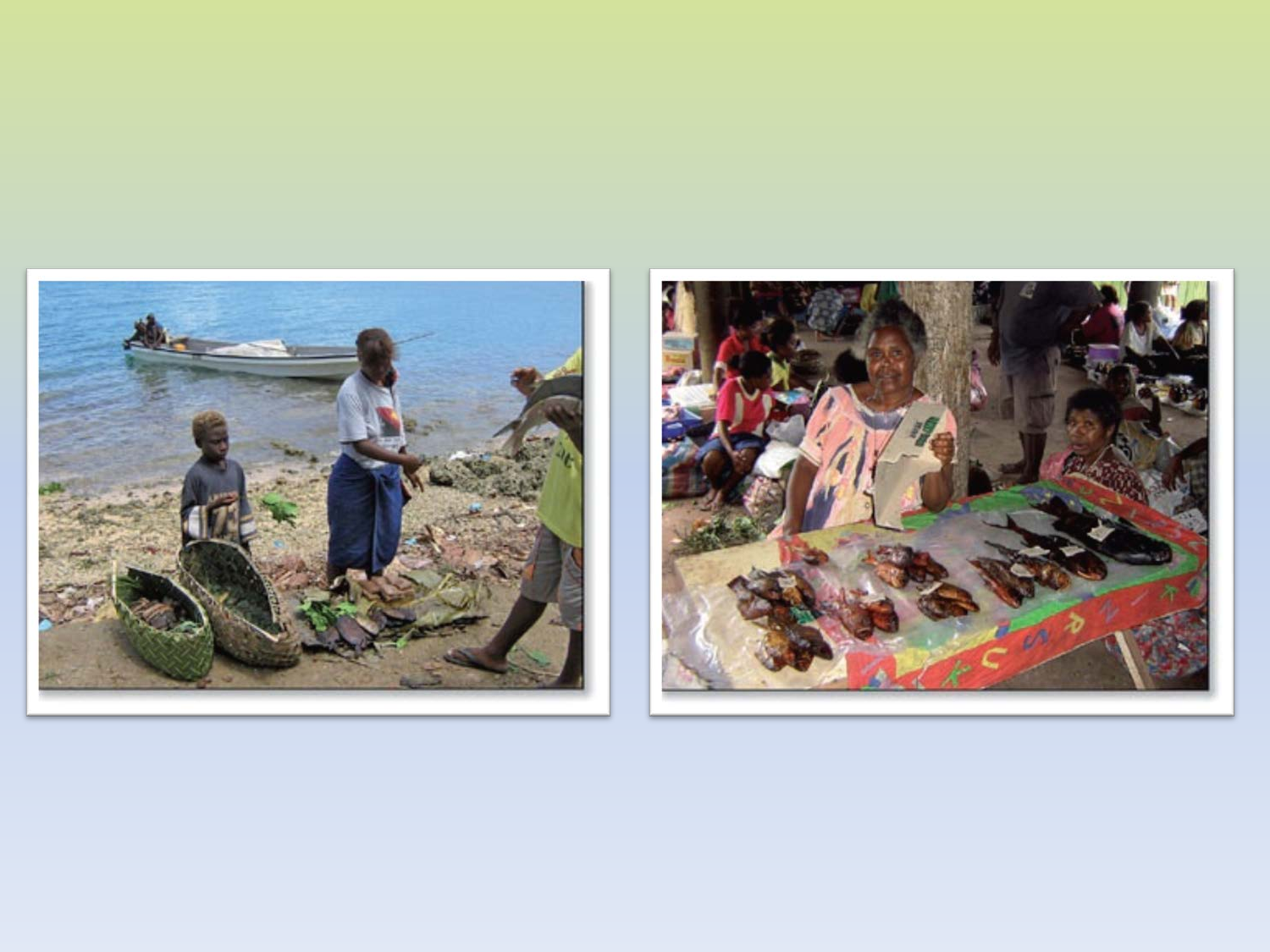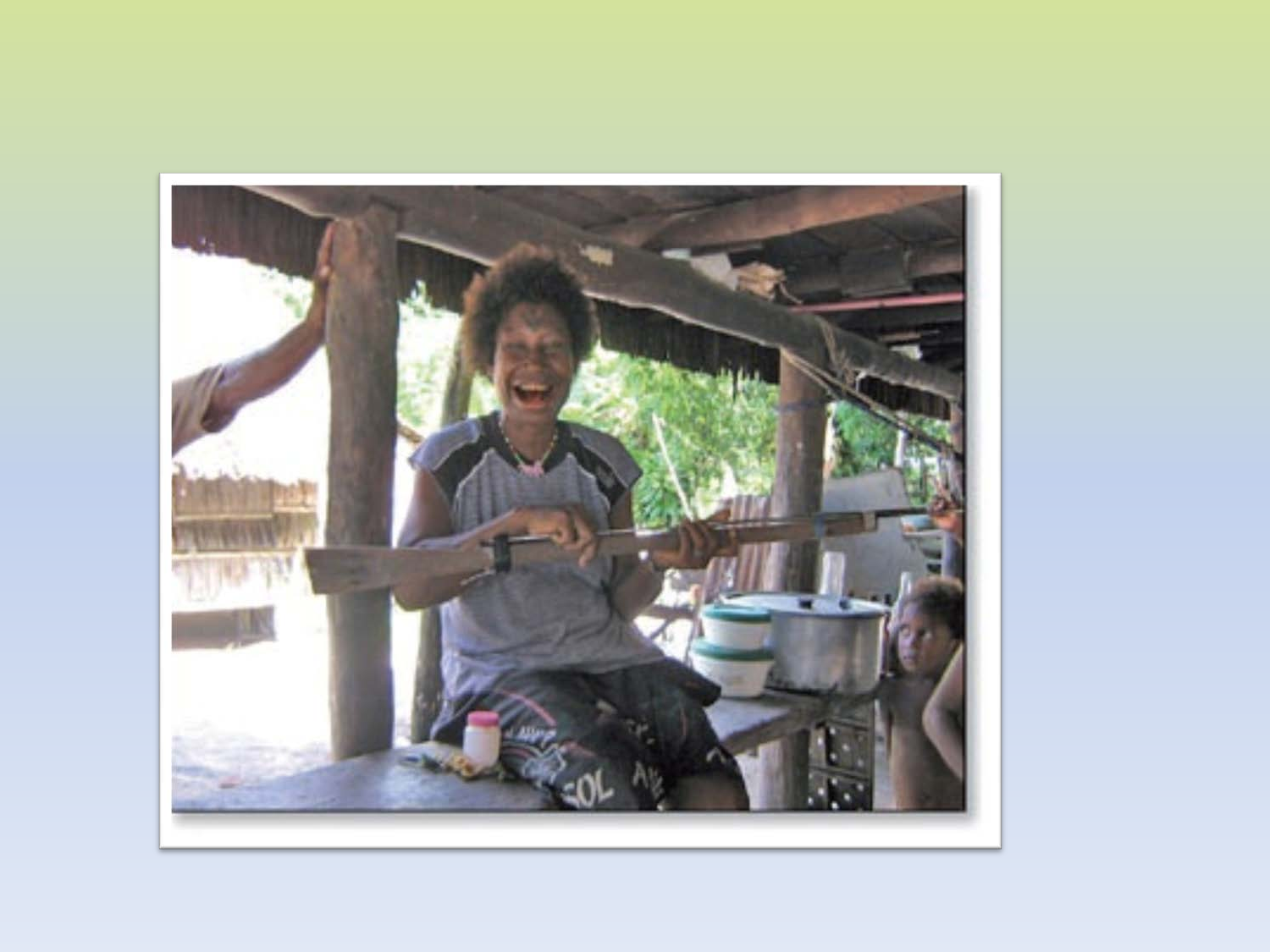

http://upload.wikimedia.org/wikipedia/commons/9/93/Pacific\_Culture\_Areas.jpg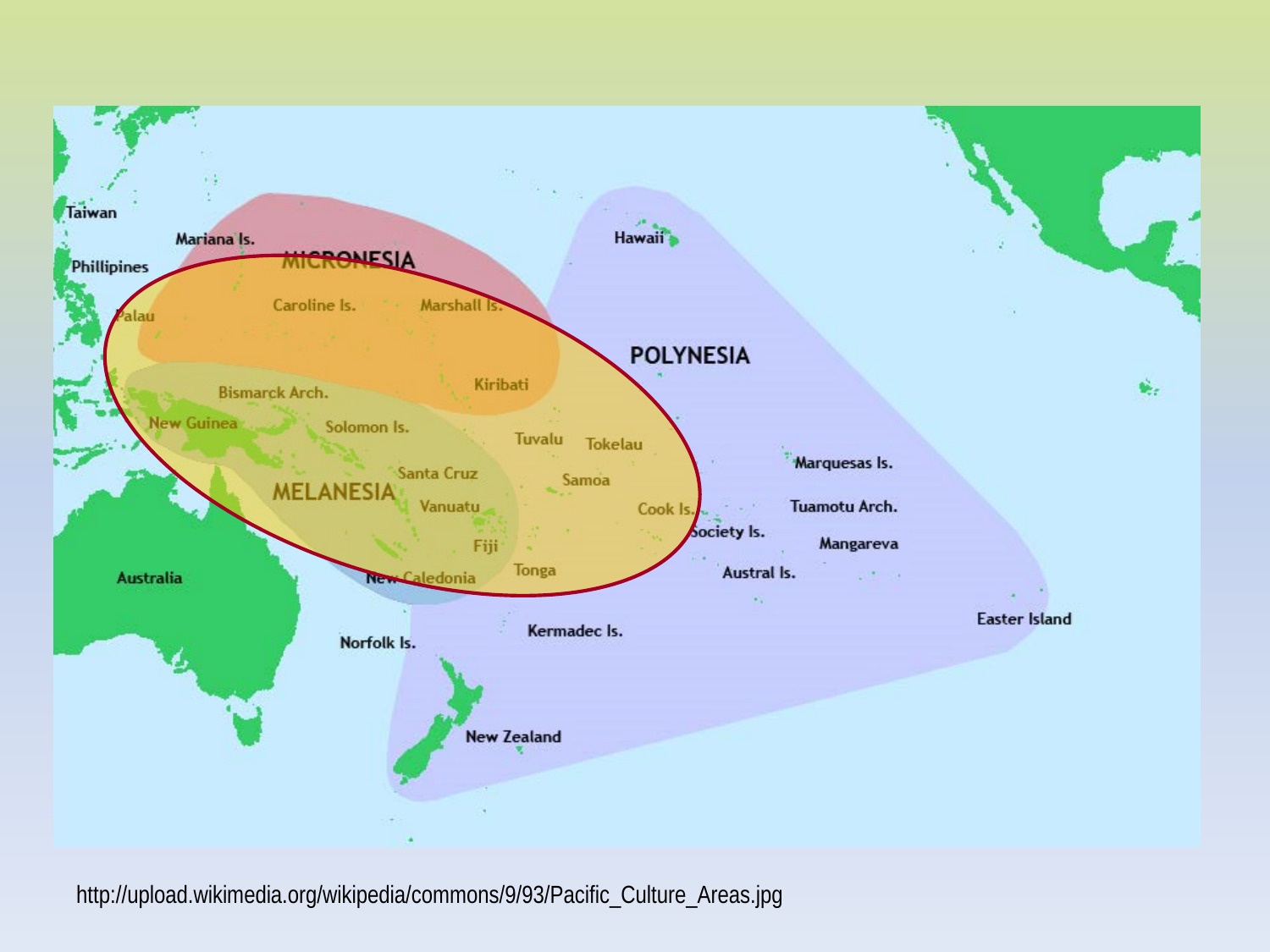#### **FISHERWOMEN'S CONTRIBUTION TO TOTAL ANNUAL SUBSISTENCE AND ANNUAL CATCH**



**%**

 $\Box$  contribution to subsistence catch  $\Box$  contribution to total annual catch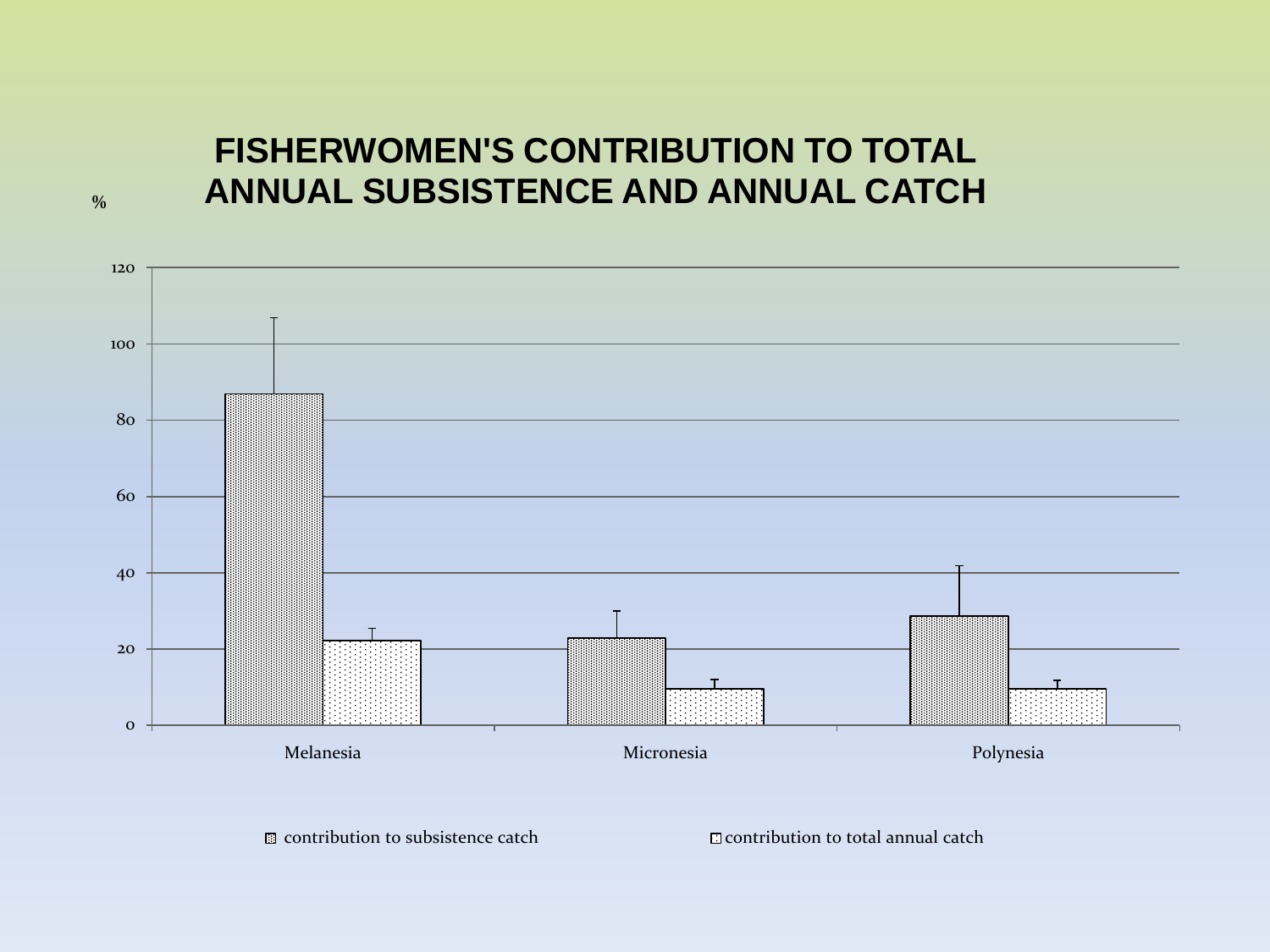## **Social changes in the Pacific**

**Institutional change and modifications**

- Traditional roles-
- Gender roles undergoing many changes
- Fisheries development and management strategies
- Post-harvest, distribution and marketing strategy also undergoing changes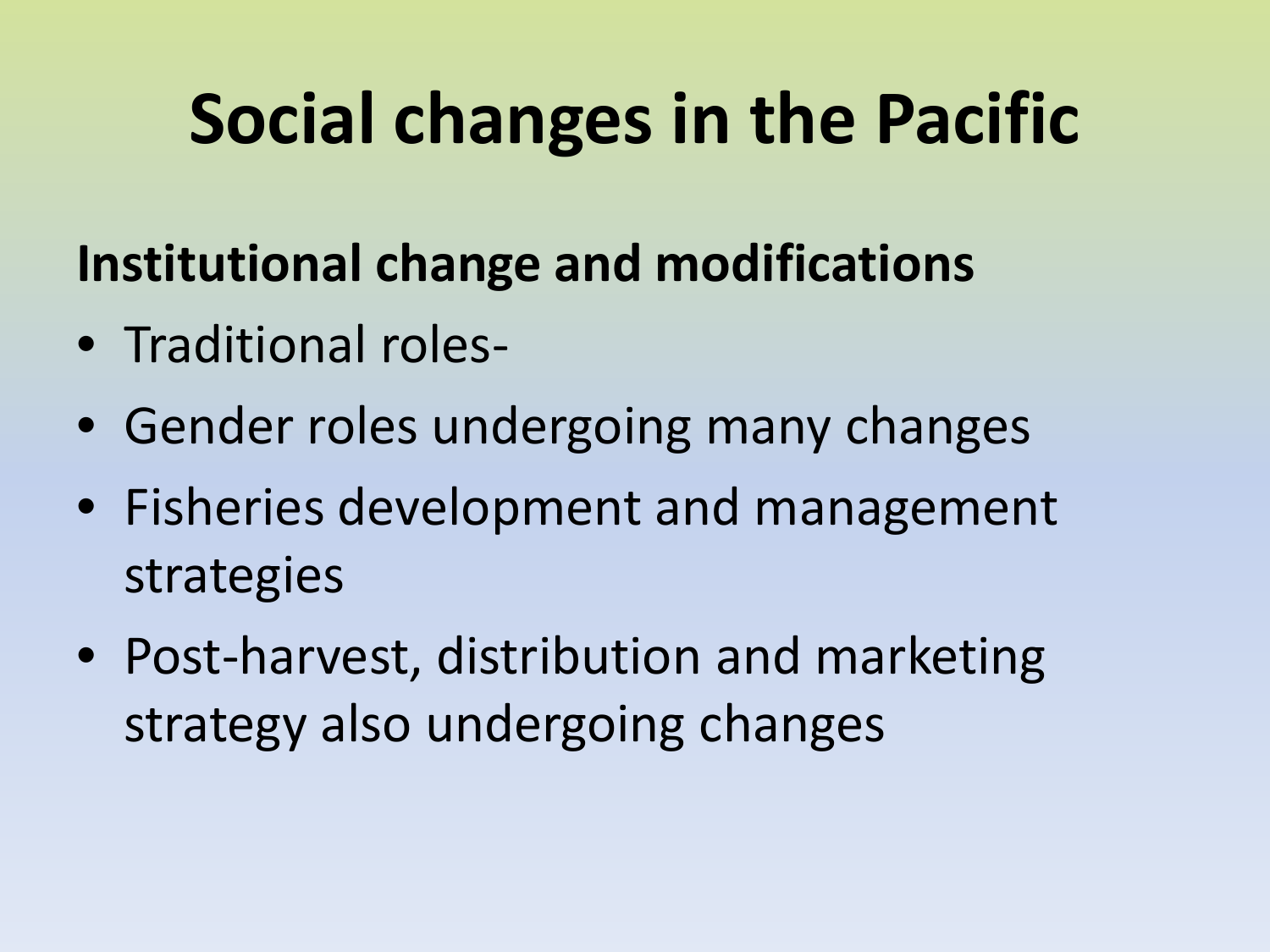#### **Case studies**

- In Fiji, Solomon Islands, Niue, Samoa, Federated States of Micronesia states
	- Women predominantly fish the coastal zone areas thus have a wealth of knowledge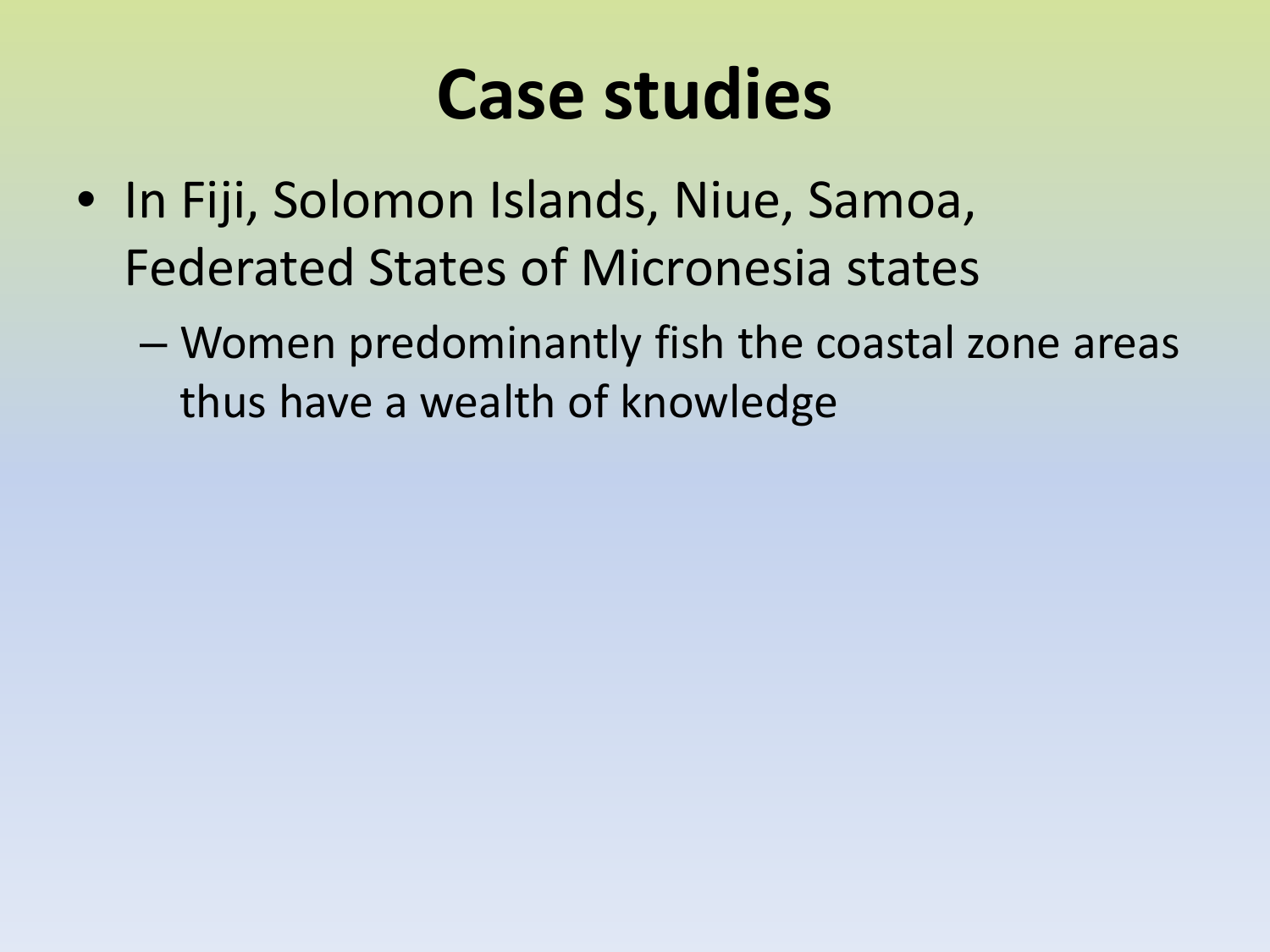# **Traditional knowledge and skills of women**.

- Fishing methods are mostly traditional
- Have a very sound knowledge.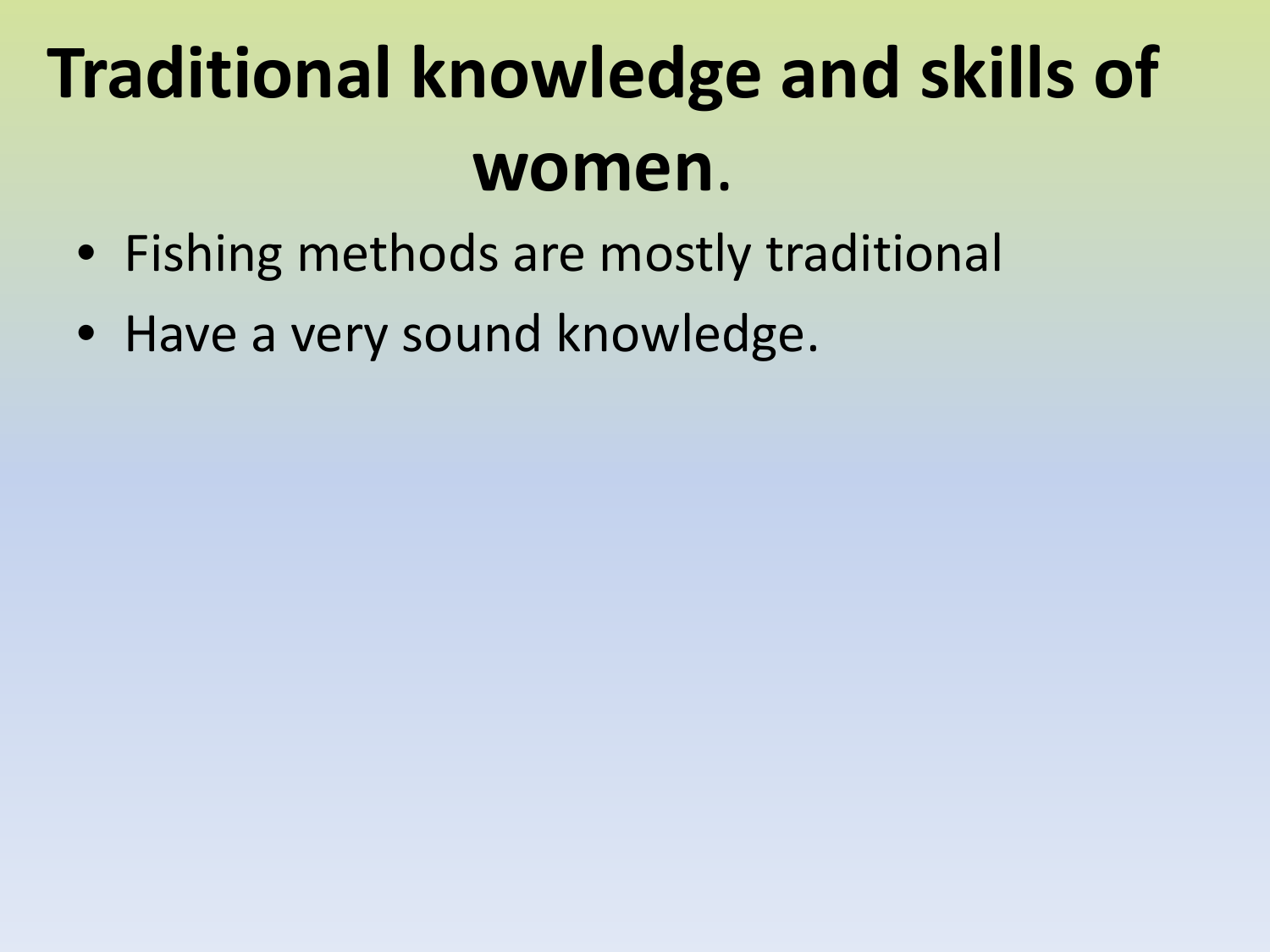- Niue (Polynesia)- women are the major fishers along the coastal zone and engage in both subsistence and small-scale commercial fishing.
- Samoa (Polynesia) Invertebrate fishing is mostly by women and women dominate fishing along the coastal zone. Marketing and distribution are also dominated by women.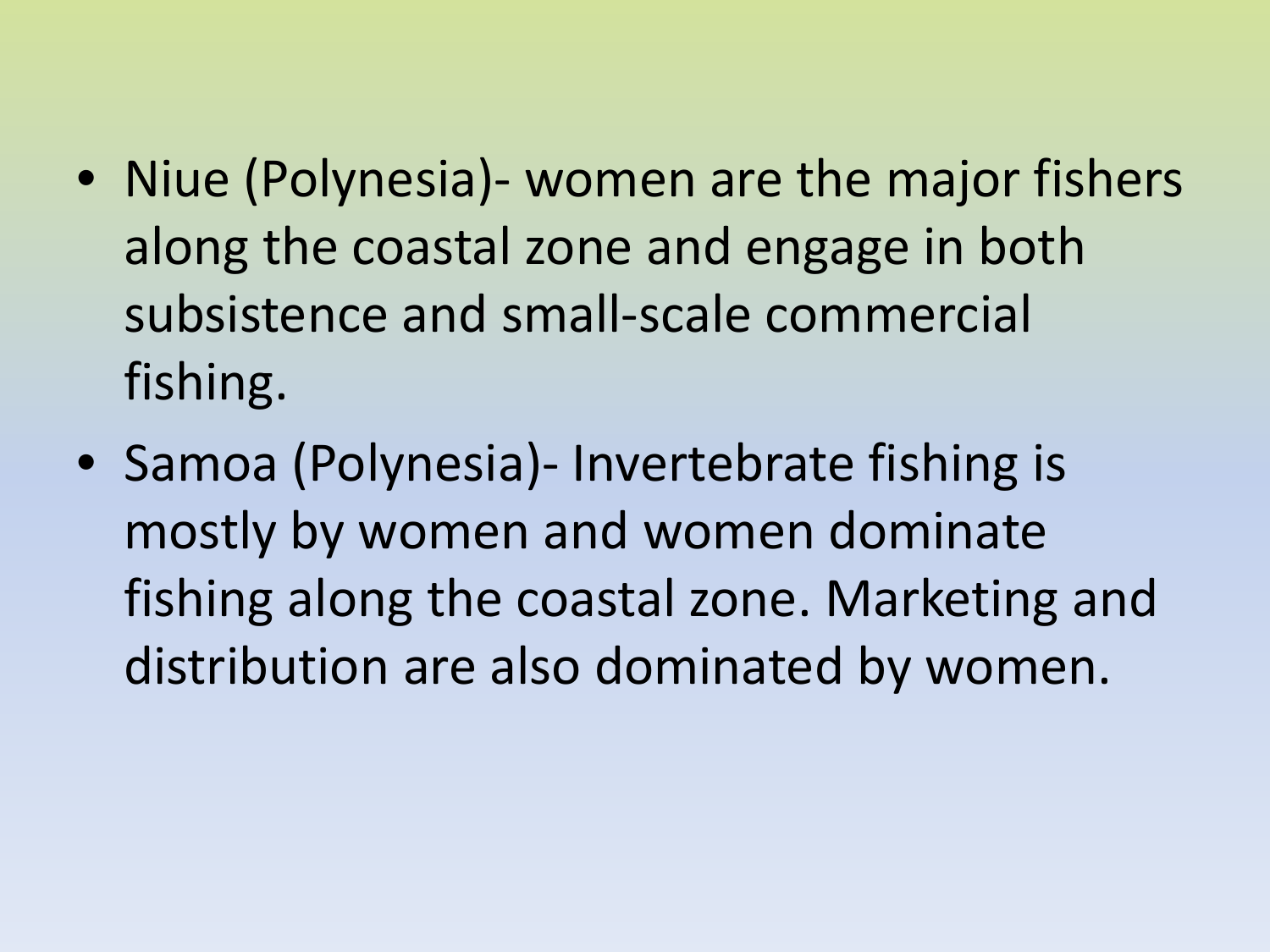- Fiji (Melanesia): Fishing in coastal areas dominated by women with many now moving into male traditional fishing areas- eg diving for bech-de-mer. Women are also the main distributers and marketers of seafood.
- Solomon Islands (Melanesia): Women dominate coastal fishing, marketing and distribution of marine species. Post harvest activities( smoking and treating of bech-de-mer).
- FSM (Micronesia)- women dominate invertebrate fishing and fishing within coastal areas. Post harvest activities and food processing also dominated by them.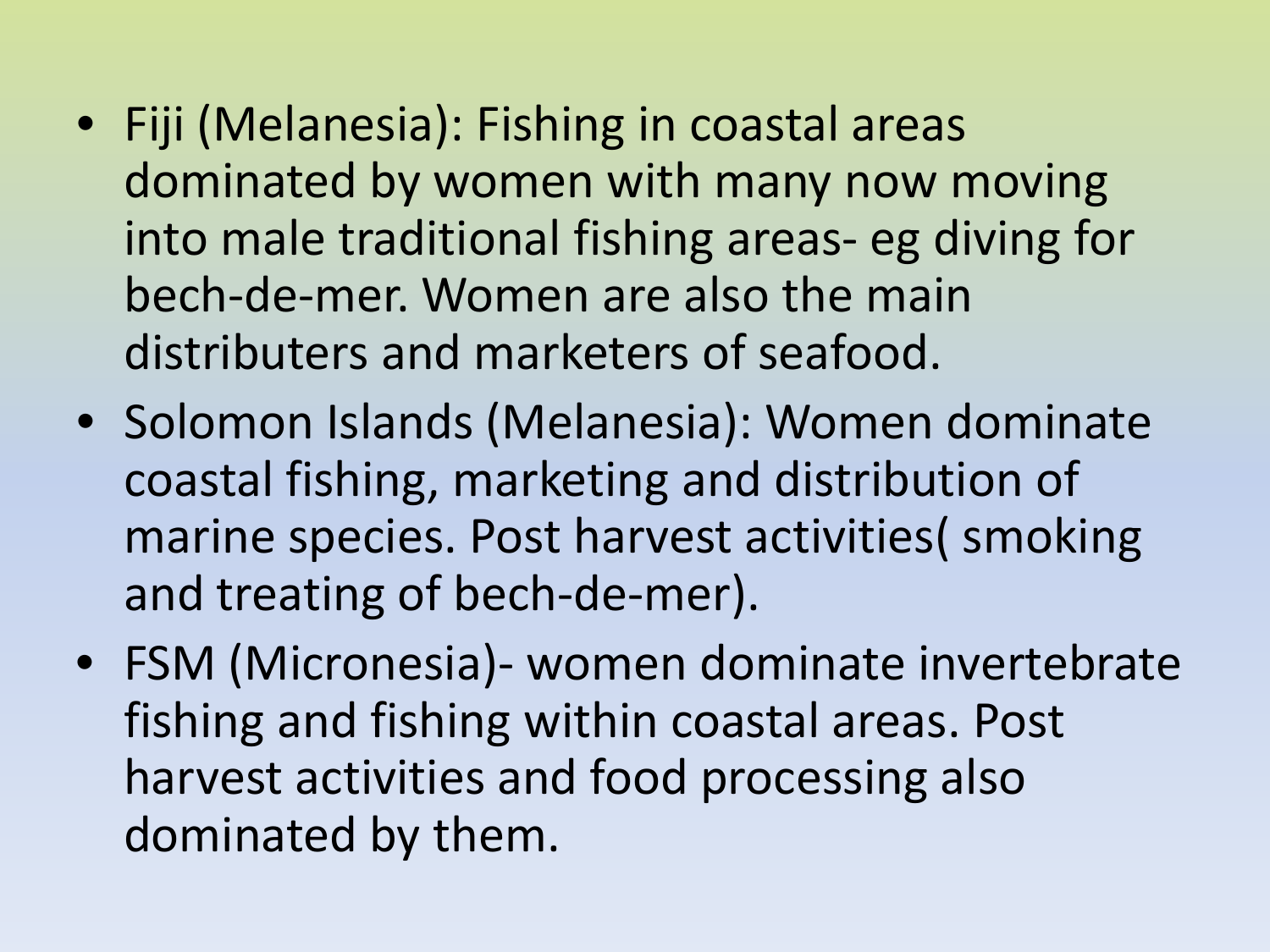### **Pacific women fishers**

- Dominate fishing in the coastal areas- reefs, lagoons, mudflats, and mangroves.
- Fishing methods basically traditional thus posses a wealth of knowledge on fishing seasons, habitats, species targeted, etc.
- Marketing involvement women are familiar with emerging demands and emerging markets, lucrative species in the market and market dynamics.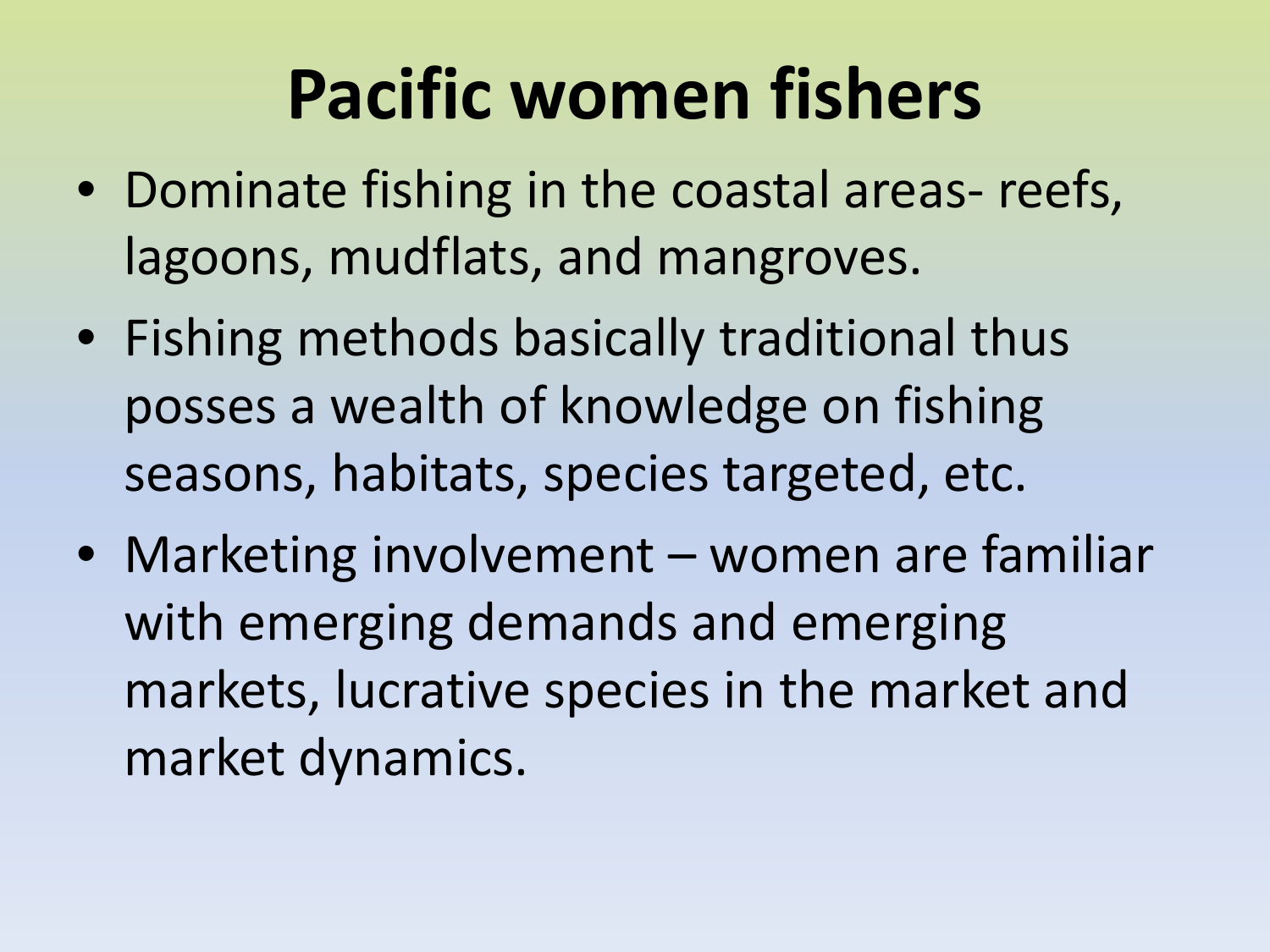# **Climate change and its impacts**

- Climate change- although a foreign concept to women- will be best addressed by women users of the coastal zone.
- Changes in tide levels, intrusion of salt water into fresh water sources and low lying areas where there are food gardens- immediately impact on women's areas of food gathering.
- The use of knowledge that women have and using existing community groups- eg women's church groups, women village groups- is crucial to any work to address climate change.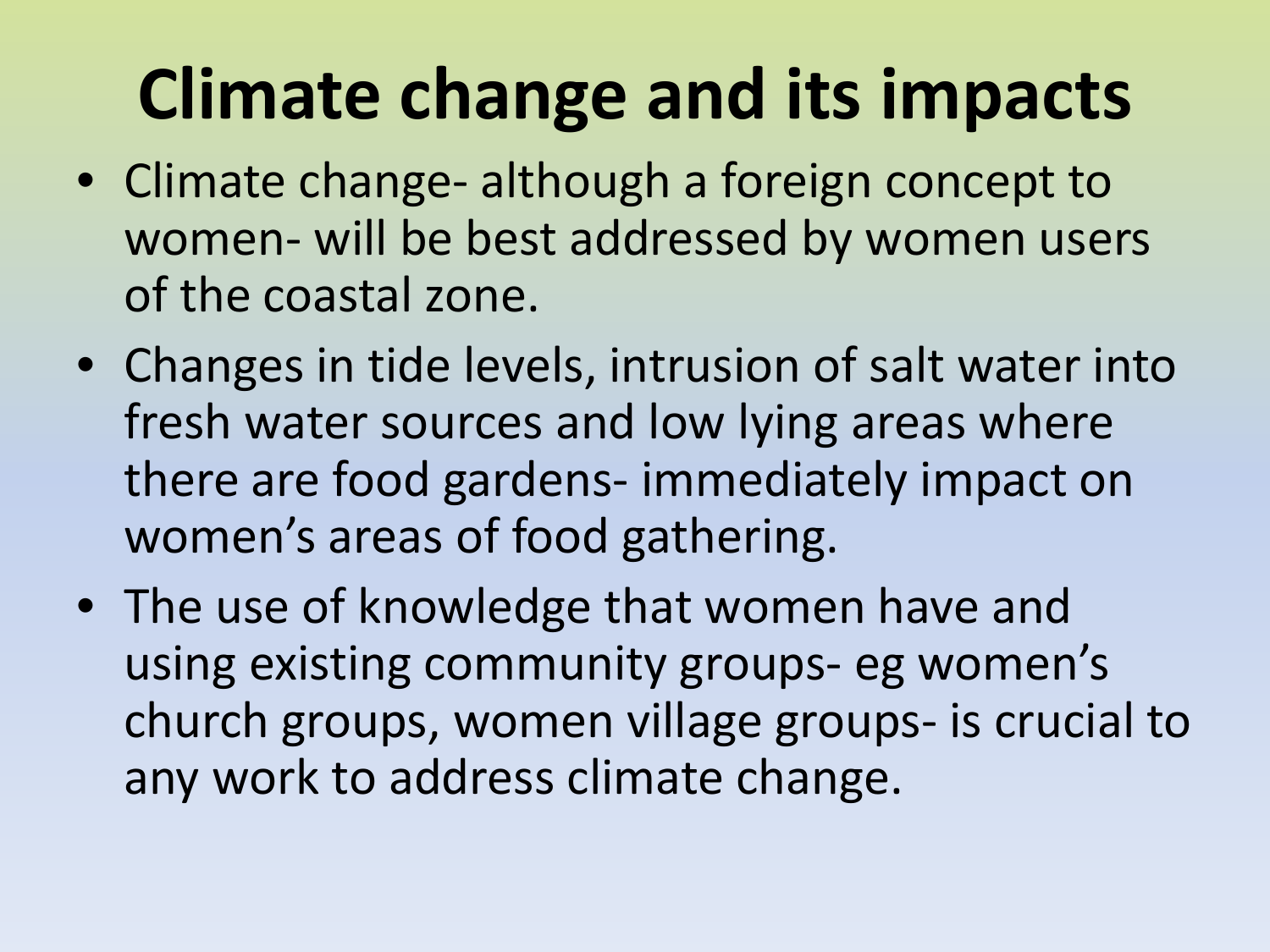### **Decision making- where does this leave women**?

- Most societies in the Pacific are male dominated thus decision making powers of women are restricted.
- Decision making and involvement in community decision making mechanisms are either through women groups representatives or other traditional ties which women utilize.
- Young people and women are major uses of the coastal zone fishers but the least involved in decisions making bodies on fisheries/aquaculture fisheries development and management.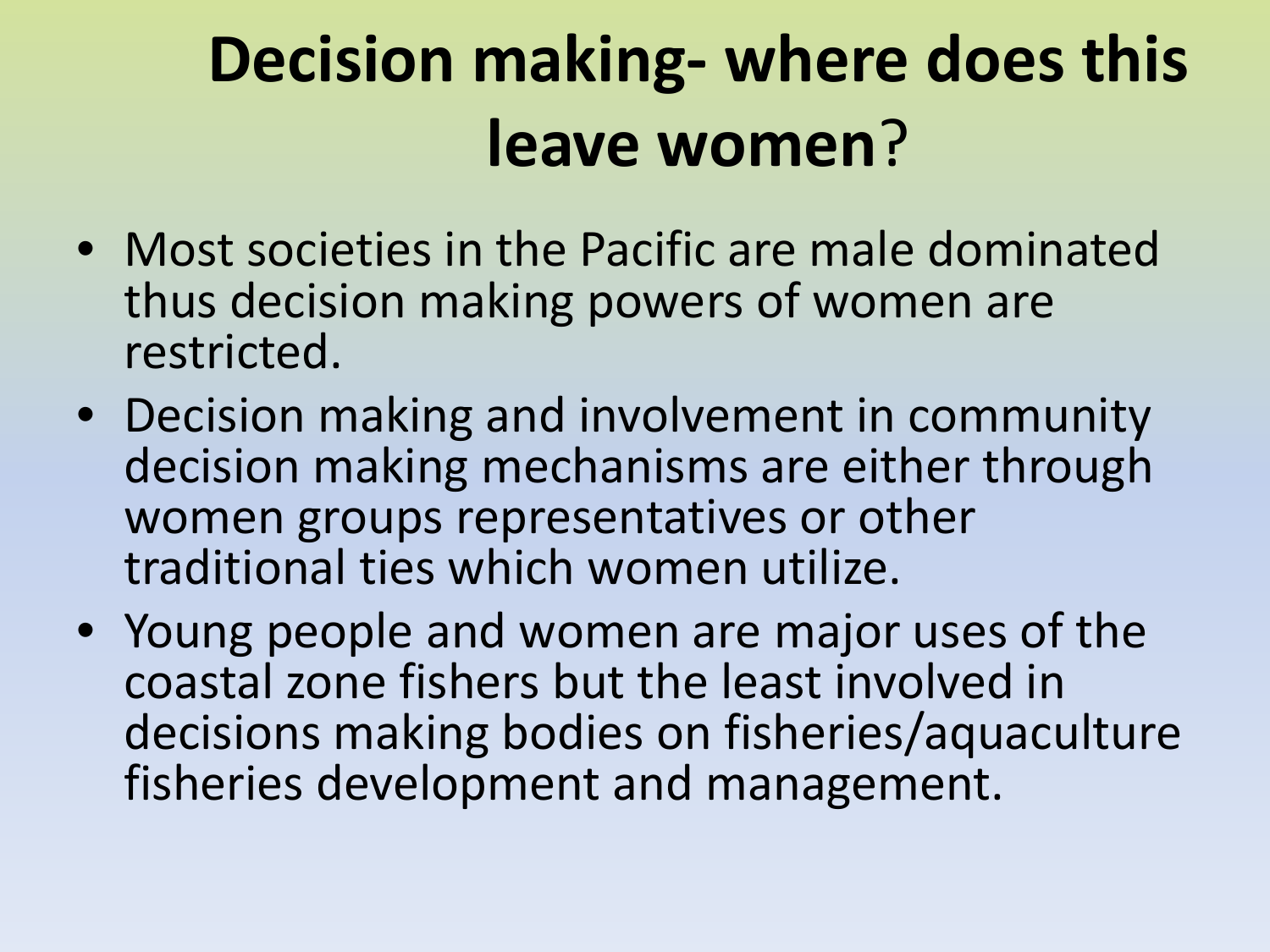#### **Climate change impacts & responses**

- Responses at the community level- is best designed using the knowledge of women/men and young people.
- Understanding climate change is crucial to the participation of women and men at the community level thus the need for rigorous community awareness and education.